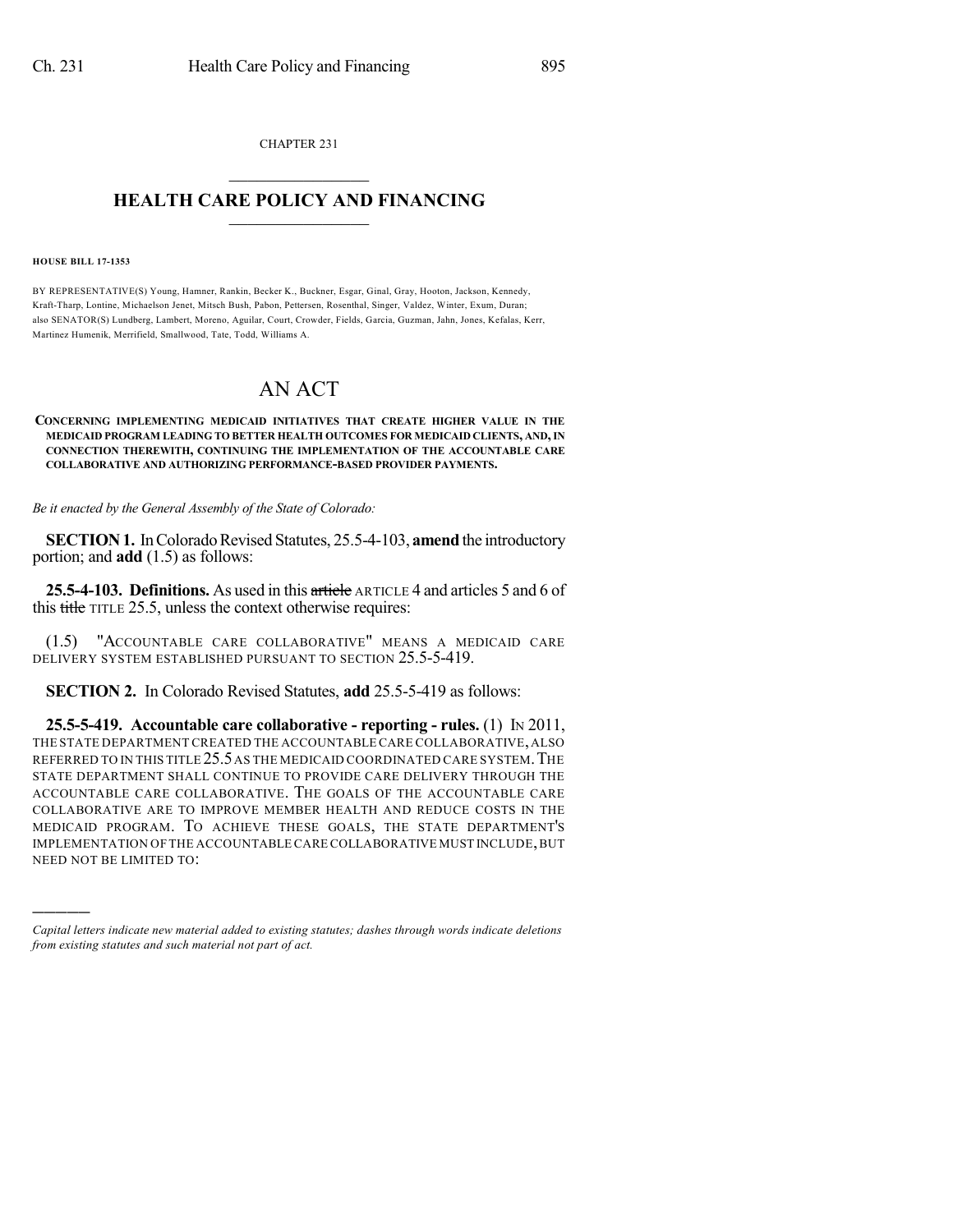(a) ESTABLISHING PRIMARY CARE MEDICAL HOMES FOR MEDICAID CLIENTS WITHIN THE ACCOUNTABLE CARE COLLABORATIVE;

(b) PROVIDING REGIONAL CARE COORDINATION AND PROVIDER NETWORK SUPPORT;

(c) PROVIDING DATA TO REGIONAL ENTITIES AND PROVIDERS TO HELP MANAGE CLIENT CARE;

(d) INTEGRATING THE DELIVERY OF BEHAVIORAL HEALTH, INCLUDING MENTAL HEATH AND SUBSTANCE USE DISORDERS, AND PHYSICAL HEALTH SERVICES FOR CLIENTS;

(e) CONNECTING PRIMARY CARE WITH SPECIALTY CARE AND NONHEALTH COMMUNITY SUPPORTS;

(f) PROMOTING MEMBER CHOICE AND ENGAGEMENT;

(g) PROMOTING TELEHEALTH AND TELEMEDICINE;

(h) UTILIZING INNOVATIVE CARE MODELS AND PROVIDER PAYMENT MODELS AS PART OF THE CARE DELIVERY SYSTEM, INCLUDING CAPITATED MANAGED CARE MODELS WITHIN THE BROADER ACCOUNTABLE CARE COLLABORATIVE;

(i) RECEIVING FEEDBACK FROM AFFECTED STAKEHOLDER GROUPS;

(j) ESTABLISHING A FLEXIBLE STRUCTURE THAT WOULD ALLOW FOR THE EFFICIENT OPERATION OF THE ACCOUNTABLE CARE COLLABORATIVE TO FURTHER INCLUDE MEDICAID POPULATIONS AND SERVICES,INCLUDINGLONG-TERM CARE SERVICES AND SUPPORTS; AND

(k) ESTABLISHING A CARE DELIVERY SYSTEM AND PROVIDER PAYMENT PLATFORM THAT CAN ADAPT TO CHANGING FEDERAL FINANCIAL PARTICIPATION MODELS OR FUNDING LEVELS.

(2) THE STATE DEPARTMENT SHALL FACILITATE TRANSPARENCY AND COLLABORATION IN THE DEVELOPMENT, PERFORMANCE MANAGEMENT, AND EVALUATION OF THE ACCOUNTABLE CARE COLLABORATIVE THROUGH THE CREATION OF STAKEHOLDER ADVISORY COMMITTEES.

(3) ON OR BEFORE DECEMBER 1, 2017, AND ON OR BEFORE DECEMBER 1 EACH YEAR THEREAFTER,THE STATE DEPARTMENT SHALL PREPARE AND SUBMIT A REPORT TO THE JOINT BUDGET COMMITTEE,THE PUBLIC HEALTH CARE AND HUMAN SERVICES COMMITTEE OF THE HOUSE OF REPRESENTATIVES, AND THE HEALTH AND HUMAN SERVICES COMMITTEE OF THE SENATE, OR ANY SUCCESSOR COMMITTEES, CONCERNING THE IMPLEMENTATION OF THE ACCOUNTABLE CARE COLLABORATIVE. NOTWITHSTANDING THE PROVISIONS OF SECTION  $24$ -1-136 (11)(a)(I), the report REQUIRED PURSUANT TO THIS SUBSECTION (3) CONTINUES INDEFINITELY. AT A MINIMUM, THE STATE DEPARTMENT'S REPORT MUST INCLUDE THE FOLLOWING INFORMATION CONCERNING THE ACCOUNTABLE CARE COLLABORATIVE: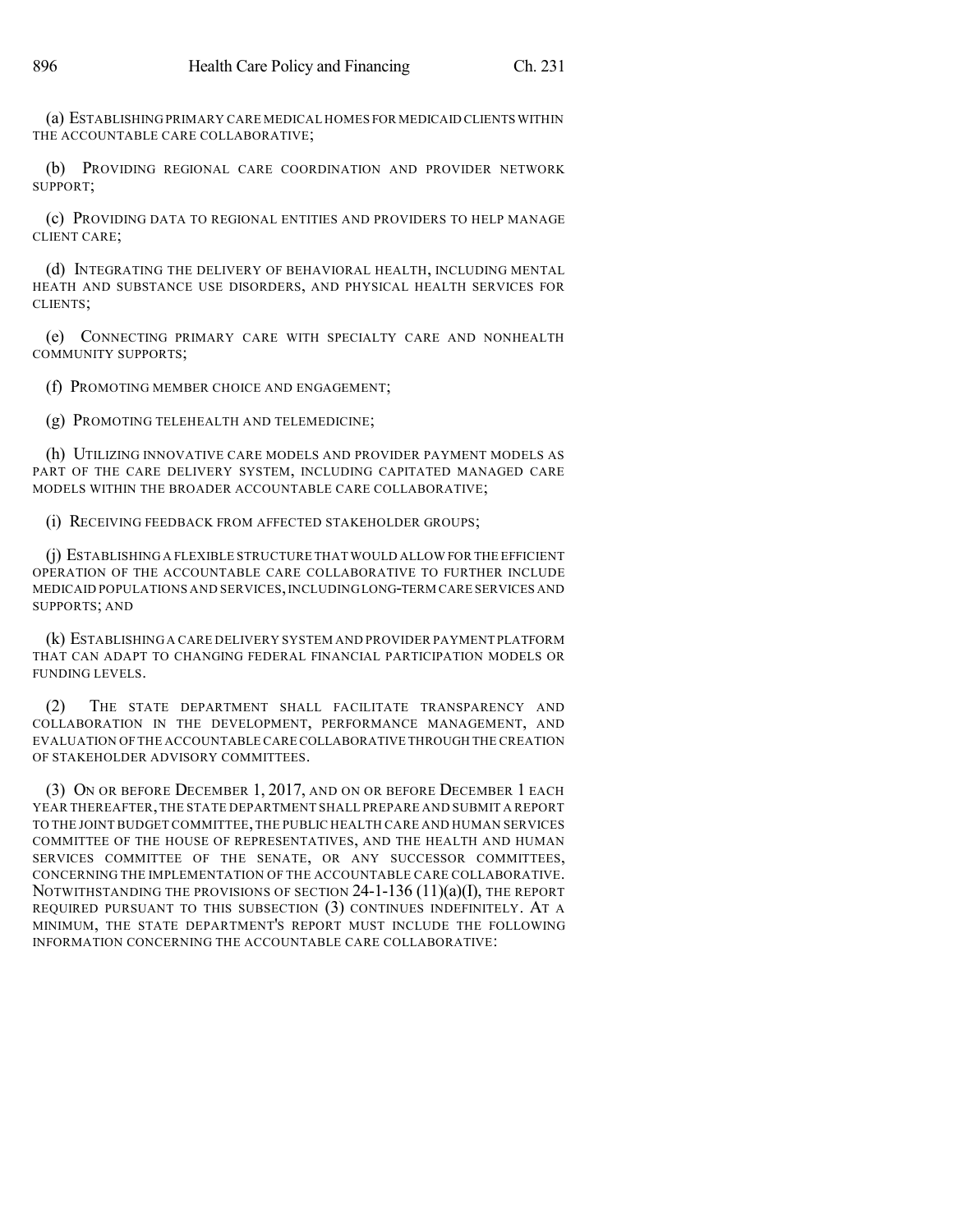(a) THE NUMBER OF MEDICAID CLIENTS ENROLLED IN THE PROGRAM;

(b) PERFORMANCE RESULTS WITH AN EMPHASIS ON MEMBER HEALTH IMPACTS;

(c) CURRENT ADMINISTRATIVE FEES AND COSTS FOR THE PROGRAM;

(d) FISCAL PERFORMANCE;

(e) A DESCRIPTION OF ACTIVITIES THAT PROMOTE ACCESS TO SERVICES FOR MEDICAID MEMBERS IN RURAL AND FRONTIER COUNTIES;

(f) A DESCRIPTION OF THE STATE DEPARTMENT'S COORDINATION WITH ENTITIES THAT AUTHORIZE LONG-TERM CARE SERVICES FOR MEDICAID CLIENTS;

(g) INFORMATION ON ANY ADVISORY COMMITTEES CREATED, INCLUDING THE PARTICIPANTS, FOCUS, STAKEHOLDER FEEDBACK, AND OUTCOMES OF THE WORK OF THE ADVISORY COMMITTEES;

(h) FUTURE AREAS OF PROGRAM FOCUS AND DEVELOPMENT, INCLUDING, AMONG OTHERS, A PLAN TO STUDY THE COSTS AND BENEFITS OF FURTHER COVERAGE OF SUBSTANCE USE DISORDER TREATMENT; AND

(i) INFORMATION CONCERNING EFFORTS TO REDUCE MEDICAID WASTE AND INEFFICIENCIES THROUGH THE ACCOUNTABLE CARE COLLABORATIVE, INCLUDING:

(I) THE SPECIFIC EFFORTS WITHIN THE ACCOUNTABLE CARE COLLABORATIVE, INCLUDING A SUMMARY OF TECHNOLOGY-BASED EFFORTS, TO IDENTIFY AND IMPLEMENT BEST PRACTICES RELATING TO COST CONTAINMENT; REDUCING AVOIDABLE, DUPLICATIVE, VARIABLE, AND INAPPROPRIATE USES OF HEALTH CARE RESOURCES; AND THE OUTCOME OF THOSE EFFORTS, INCLUDING COST SAVINGS, IF KNOWN;

(II) ANY STATUTES,POLICIES,OR PROCEDURES THAT PREVENT REGIONAL ENTITIES FROM REALIZING EFFICIENCIES AND REDUCING WASTE WITHIN THE MEDICAID SYSTEM; AND

(III) ANY OTHER EFFORTS BY REGIONAL ENTITIES OR THE STATE DEPARTMENT TO ENSURE THAT THOSE WHO PROVIDE CARE FOR MEDICAID CLIENTS ARE AWARE OF AND ACTIVELY PARTICIPATE IN REDUCING WASTE WITHIN THE MEDICAID SYSTEM.

(4) ON OR BEFORE DECEMBER 1, 2017, THE STATE DEPARTMENT SHALL SUBMIT A REPORT TO THE JOINT BUDGET COMMITTEE,THE PUBLIC HEALTH CARE AND HUMAN SERVICES COMMITTEE OF THE HOUSE OF REPRESENTATIVES, AND THE HEALTH AND HUMAN SERVICES COMMITTEE OF THE SENATE, OR ANY SUCCESSOR COMMITTEES, OUTLINING THE STATUTORY CHANGES NEEDED TO PART 4 OF THIS ARTICLE 5 RELATING TO THE STATEWIDE MANAGED CARE SYSTEM, AS WELL AS ANY OTHER SECTIONS OF THE COLORADO REVISED STATUTES, IN ORDER TO ALIGN COLORADO LAW WITH THE FEDERAL "MEDICAID AND CHIP MANAGED CARE FINAL RULE", CMS-2390-F.

(5) THE STATE BOARD SHALL PROMULGATE RULES IMPLEMENTING THE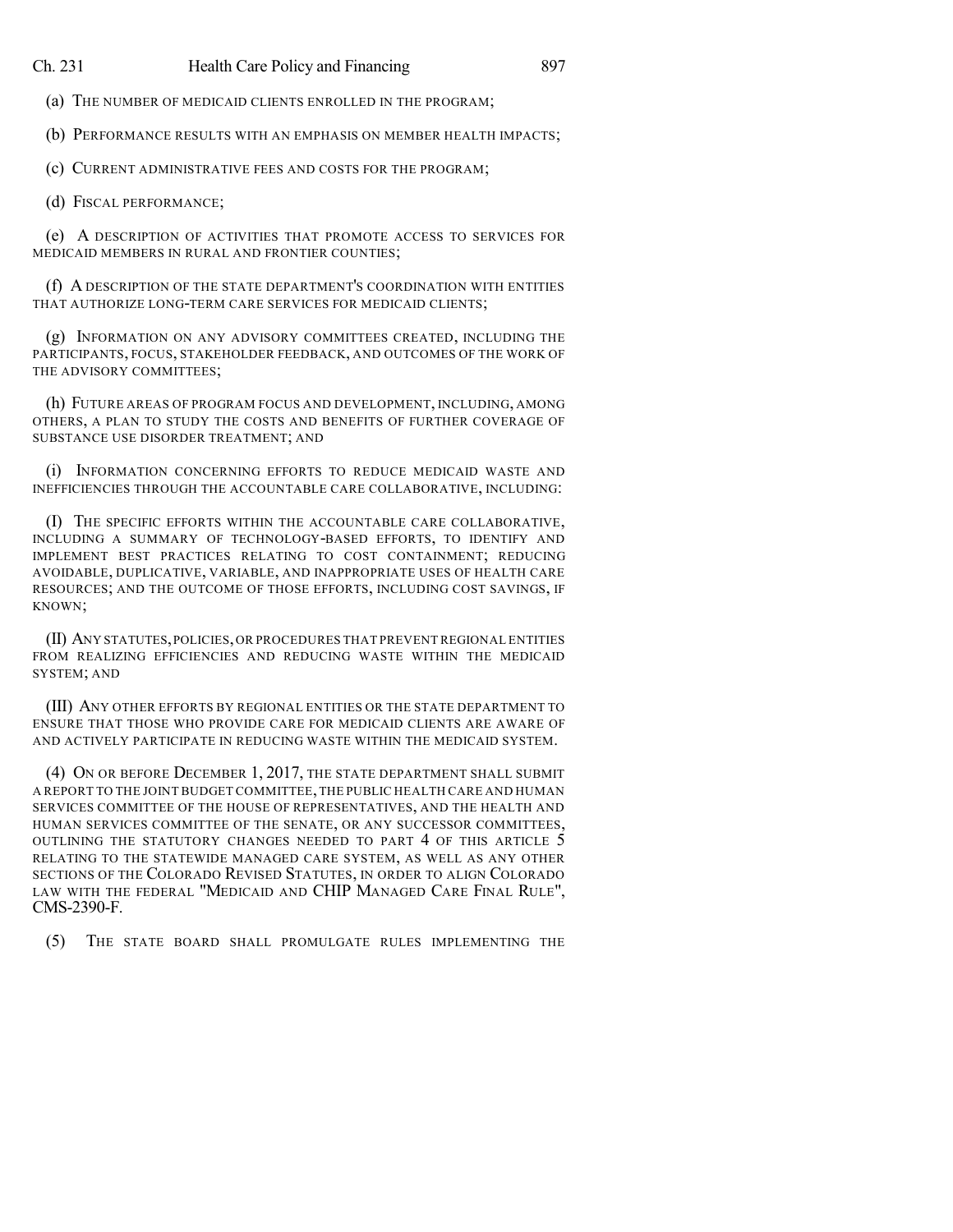ACCOUNTABLE CARE COLLABORATIVE.

(6) THE STATE DEPARTMENT SHALL CONSIDER NEW TECHNOLOGIES AND BUSINESS PRACTICES FOR MEDICAL MANAGEMENT REFORM THAT WOULD REDUCE MEDICAL COSTS DUE TO MISUSE, OVERUSE, WASTE, FRAUD, AND ABUSE. BETTER DRUG MANAGEMENT, ESPECIALLY OF AVOIDABLE PRESCRIPTIONS AND INEFFICIENT USE OF SPECIALTY DRUGS, WOULD ALLOW THE ENTIRE PRESCRIPTION DRUG COST CONTINUUM TO BE MANAGED MORE EFFECTIVELY TO CONTAIN COSTS AND ACHIEVE BETTER PATIENT OUTCOMES. NEW TECHNOLOGIES AND BUSINESS PRACTICES FOR MEDICAL MANAGEMENT REFORM MAY ALSO BENEFIT COLORADO BY PROVIDING A MORE POWERFUL MEDICAID ENROLLMENT PLATFORM THAT PROPERLY ENROLLS ONLY THOSE INDIVIDUALS WHO ARE TRULY ELIGIBLE FOR MEDICAID BENEFITS.

**SECTION 3.** In Colorado Revised Statutes, **add** 25.5-4-401.2 as follows:

**25.5-4-401.2. Performance-based payments - reporting.** (1) TO IMPROVE HEALTH OUTCOMES AND LOWER HEALTH CARE COSTS,THE STATE DEPARTMENT MAY DEVELOP PAYMENTS TO PROVIDERS THAT ARE BASED ON QUANTIFIABLE PERFORMANCE OR MEASURES OF QUALITY OF CARE. THESE PERFORMANCE-BASED PAYMENTS MAY INCLUDE, BUT ARE NOT LIMITED TO, PAYMENTS TO:

(a) PRIMARY CARE PROVIDERS;

(b) FEDERALLY QUALIFIED HEALTH CENTERS;

(c) PROVIDERS OF LONG-TERM CARE SERVICES AND SUPPORTS; AND

(d) BEHAVIORAL HEALTH PROVIDERS, INCLUDING, BUT NOT LIMITED TO:

(I) COMMUNITY MENTAL HEALTH CENTERS, AS DEFINED IN SECTION 27-66-101; AND

(II) ENTITIES CONTRACTED WITH THE DEPARTMENT TO ADMINISTER THE MEDICAID COMMUNITY MENTAL HEALTH SERVICES PROGRAM, ESTABLISHED IN SECTION 25.5-5-411.

(2) (a) PRIOR TO IMPLEMENTING PERFORMANCE-BASED PAYMENTS IN THE MEDICAID PROGRAM PURSUANT TO THIS ARTICLE 4 AND ARTICLES 5 AND 6 OF THIS TITLE 25.5,INCLUDINGPERFORMANCE-BASED PAYMENTS SET FORTH IN THIS SECTION, THE STATE DEPARTMENT SHALL SUBMIT TO THE JOINT BUDGET COMMITTEE:

(I) (A) EVIDENCE THAT THE PERFORMANCE-BASED PAYMENTS ARE DESIGNED TO ACHIEVE BUDGET SAVINGS; OR

(B) ABUDGET REQUEST FOR COSTS ASSOCIATED WITH THE PERFORMANCE-BASED PAYMENTS;

(II) THE ESTIMATED PERFORMANCE-BASED PAYMENTS COMPARED TO TOTAL REIMBURSEMENTS FOR THE AFFECTED SERVICE; AND

(III) A DESCRIPTION OF THE STAKEHOLDER ENGAGEMENT PROCESS FOR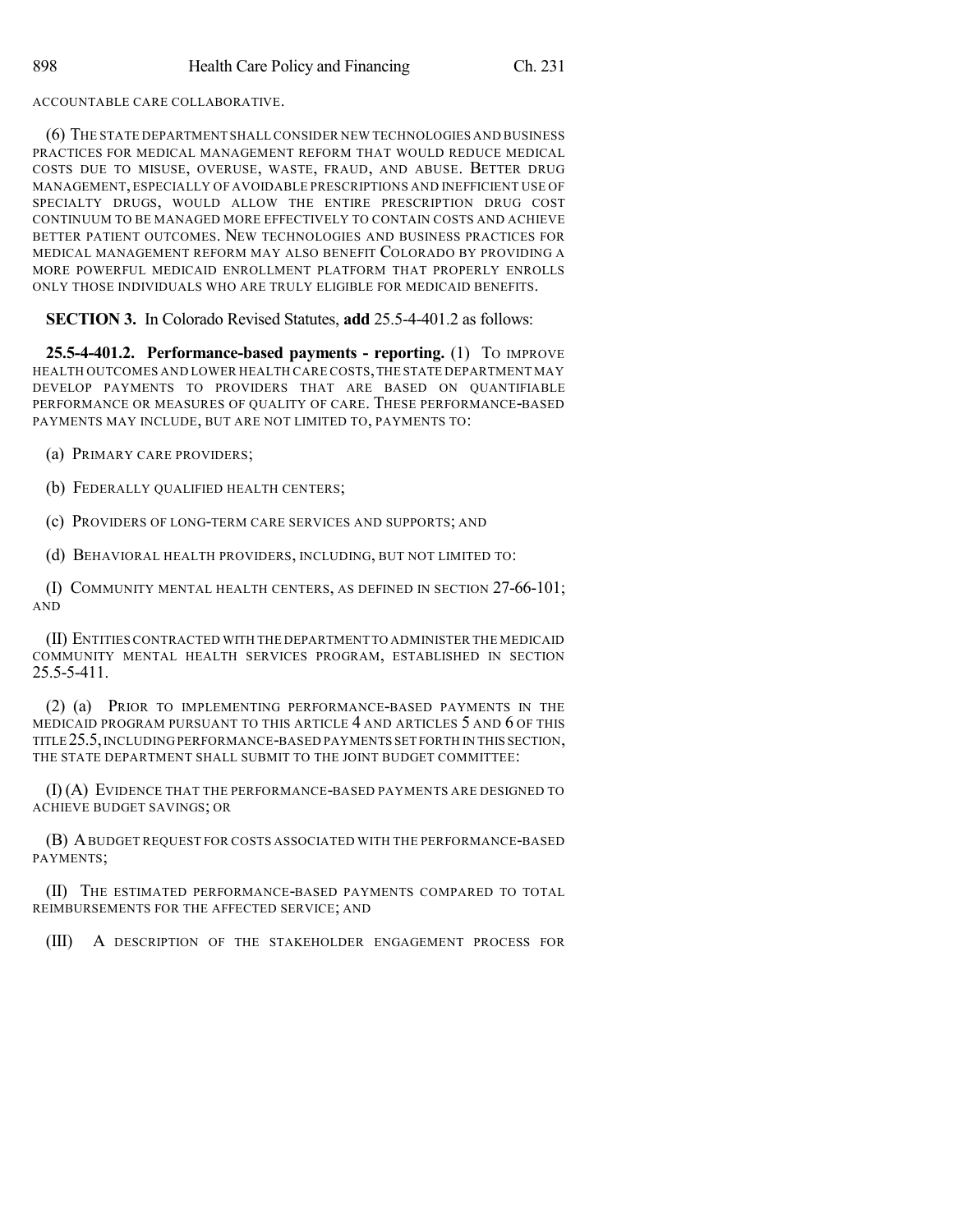DEVELOPING THE PERFORMANCE-BASED PAYMENTS, INCLUDING THE PARTICIPANTS IN THE PROCESS AND A SUMMARY OF THE STAKEHOLDER FEEDBACK, AND THE STATE DEPARTMENT'S RESPONSE TO STAKEHOLDER FEEDBACK.

(b) THE INFORMATION REQUIRED PURSUANT TO SUBSECTION (2)(a) OF THIS SECTION MUST BE PROVIDED ON OR BEFORE NOVEMBER 1 FOR PERFORMANCE-BASED PAYMENTS THAT WILL TAKE EFFECT IN THE FOLLOWING FISCAL YEAR UNLESS THE STATE DEPARTMENT INCLUDES WITH ITS SUBMISSION AN EXPLANATION OF THE NEED FOR FASTER IMPLEMENTATION OF THE PAYMENT. IF FASTER IMPLEMENTATION IS REQUESTED, THE STATE DEPARTMENT SHALL PROVIDE THE INFORMATION AT LEAST THREE MONTHS PRIOR TO THE IMPLEMENTATION OF THE PERFORMANCE-BASED PAYMENTS UNLESS COMPLIANCE WITH FEDERAL LAW NECESSITATES SHORTER NOTICE.

(3) ON OR BEFORE NOVEMBER 1, 2017, AND ON OR BEFORE NOVEMBER 1 EACH YEAR THEREAFTER, THE STATE DEPARTMENT SHALL SUBMIT A REPORT TO THE JOINT BUDGET COMMITTEE, THE PUBLIC HEALTH CARE AND HUMAN SERVICES COMMITTEE OF THE HOUSE OF REPRESENTATIVES, AND THE HEALTH AND HUMAN SERVICES COMMITTEE OF THE SENATE, OR ANY SUCCESSOR COMMITTEES, DESCRIBING RULES ADOPTED BY THE STATE BOARD AND CONTRACT PROVISIONS APPROVED BY THE CENTERS FOR MEDICARE AND MEDICAID SERVICES IN THE PRECEDING CALENDAR YEAR THAT AUTHORIZE PAYMENTS TO PROVIDERS BASED ON PERFORMANCE. NOTWITHSTANDING THE PROVISIONS OF SECTION  $24$ -1-136 (11)(a)(I), THE REPORT REQUIRED PURSUANT TO THIS SUBSECTION (3) CONTINUES INDEFINITELY. THE REPORT MUST INCLUDE, AT A MINIMUM:

(a) A DESCRIPTION OF PERFORMANCE-BASED PAYMENTS INCLUDED IN STATE BOARD RULES, INCLUDING WHICH PERFORMANCE STANDARDS ARE TARGETED WITH EACH PERFORMANCE-BASED PAYMENT;

(b) ADESCRIPTION OF THE GOALS AND OBJECTIVES OF THE PERFORMANCE-BASED PAYMENTS, AND HOW THOSE GOALS AND OBJECTIVES ALIGN WITH OTHER QUALITY IMPROVEMENT INITIATIVES;

(c) A SUMMARY OF THE RESEARCH-BASED EVIDENCE FOR THE PERFORMANCE-BASED PAYMENTS, TO THE EXTENT SUCH EVIDENCE IS AVAILABLE;

(d) A SUMMARY OF THE ANTICIPATED IMPACT AND CLINICAL AND NONCLINICAL OUTCOMES OF IMPLEMENTING THE PERFORMANCE-BASED PAYMENTS;

(e) A DESCRIPTION OF HOW THE IMPACT OR OUTCOMES WILL BE EVALUATED;

(f) AN EXPLANATION OF STEPS TAKEN BY THE STATE DEPARTMENT TO LIMIT THE ADMINISTRATIVE BURDEN ON PROVIDERS;

(g) ASUMMARY OF THE STAKEHOLDER ENGAGEMENT PROCESS WITH RESPECT TO EACH PERFORMANCE-BASED PAYMENT, INCLUDING MAJOR CONCERNS RAISED THROUGH THE STAKEHOLDER PROCESS AND HOW THOSE CONCERNS WERE REMEDIATED;

(h) WHEN AVAILABLE, EVALUATION RESULTS FOR PERFORMANCE-BASED